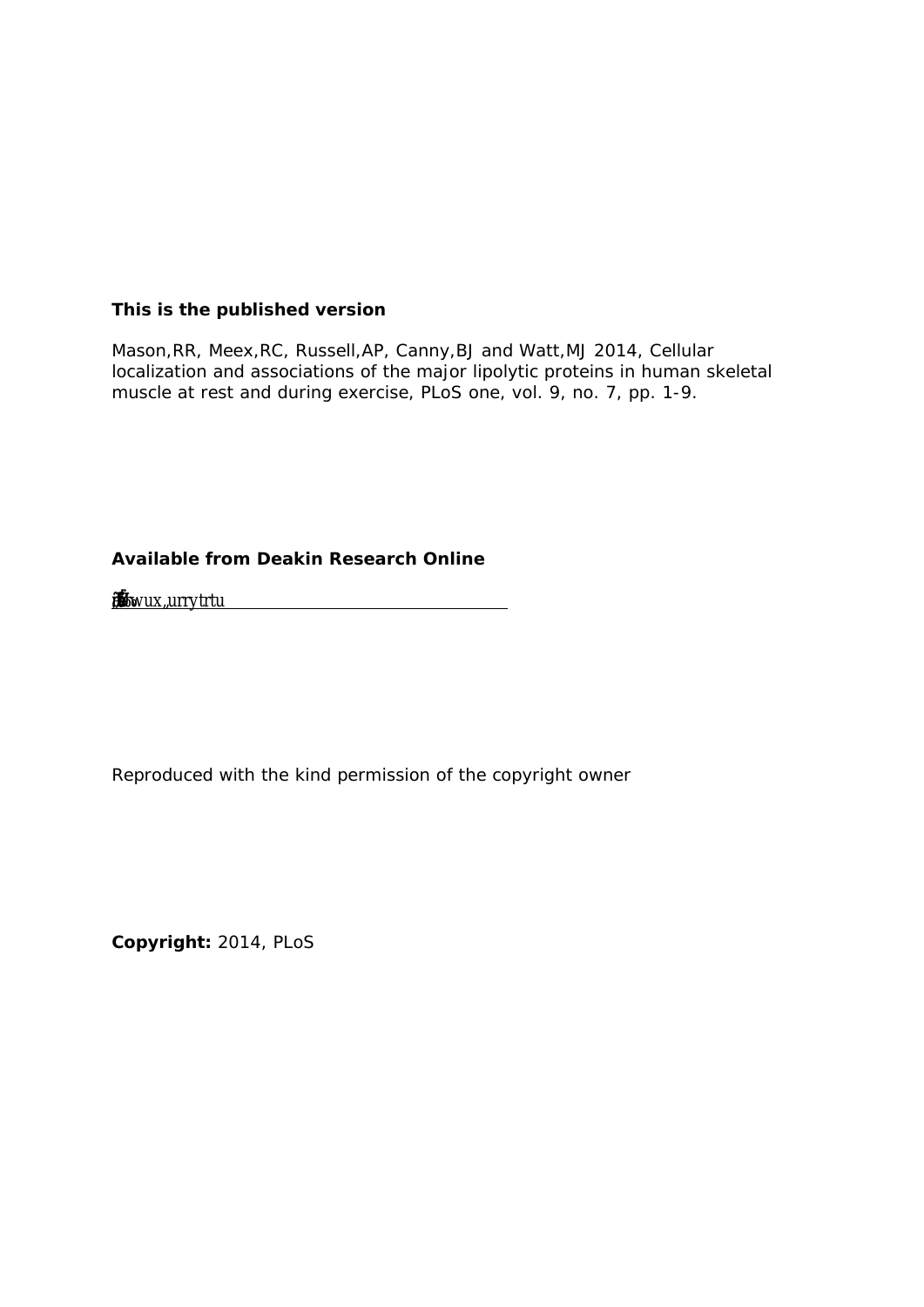# Cellular Localization and Associations of the Major Lipolytic Proteins in Human Skeletal Muscle at Rest and CrossMark during Exercise



# Rachael R. Mason<sup>1</sup>, Ruth C. R. Meex<sup>1</sup>, Aaron P. Russell<sup>2</sup>, Benedict J. Canny<sup>1</sup>, Matthew J. Watt<sup>1</sup>\*

1 Biology of Lipid Metabolism Laboratory, Department of Physiology, Monash University, Clayton, Victoria, Australia, 2 Centre of Physical Activity and Nutrition (C-PAN) Research, School of Exercise and Nutrition Sciences, Deakin University, Burwood, Victoria, Australia

# Abstract

Lipolysis involves the sequential breakdown of fatty acids from triacylglycerol and is increased during energy stress such as exercise. Adipose triglyceride lipase (ATGL) is a key regulator of skeletal muscle lipolysis and perilipin (PLIN) 5 is postulated to be an important regulator of ATGL action of muscle lipolysis. Hence, we hypothesized that non-genomic regulation such as cellular localization and the interaction of these key proteins modulate muscle lipolysis during exercise. PLIN5, ATGL and CGI-58 were highly ( $>60\%$ ) colocated with Oil Red O (ORO) stained lipid droplets. PLIN5 was significantly colocated with ATGL, mitochondria and CGI-58, indicating a close association between the key lipolytic effectors in resting skeletal muscle. The colocation of the lipolytic proteins, their independent association with ORO and the PLIN5/ORO colocation were not altered after 60 min of moderate intensity exercise. Further experiments in cultured human myocytes showed that PLIN5 colocation with ORO or mitochondria is unaffected by pharmacological activation of lipolytic pathways. Together, these data suggest that the major lipolytic proteins are highly expressed at the lipid droplet and colocate in resting skeletal muscle, that their localization and interactions appear to remain unchanged during prolonged exercise, and, accordingly, that other post-translational mechanisms are likely regulators of skeletal muscle lipolysis.

Citation: Mason RR, Meex RCR, Russell AP, Canny BJ, Watt MJ (2014) Cellular Localization and Associations of the Major Lipolytic Proteins in Human Skeletal Muscle at Rest and during Exercise. PLoS ONE 9(7): e103062. doi:10.1371/journal.pone.0103062

Editor: Cedric Moro, INSERM/UMR 1048, France

Received March 6, 2014; Accepted June 27, 2014; Published July 23, 2014

**Copyright:** © 2014 Mason et al. This is an open-access article distributed under the terms of the [Creative Commons Attribution License](http://creativecommons.org/licenses/by/4.0/), which permits unrestricted use, distribution, and reproduction in any medium, provided the original author and source are credited.

Data Availability: The authors confirm that all data underlying the findings are fully available without restriction. Human participants have been used in this study and consent must be gained from participants to allow the data to be publicly available. Therefore, data is available upon request, and requests may be sent to the authors MJW or RRM.

Funding: This work was funded by research grants from the National Health and Medical Research Council (NHMRC) of Australia (APP1047138), the Australian Research Council (DP0986389) and Monash University. RRM is supported by a Paul McNamee Postgraduate scholarship (Monash Sport and the Faculty of Medicine, Nursing and Health Science of Monash University) and MJW by a Senior Research Fellowship from the NHMRC (APP606460). The funders had no role in study design, data collection and analysis, decision to publish, or preparation of the manuscript.

Competing Interests: The authors have declared that no competing interests exist.

\* Email: matthew.watt@monash.edu

# Introduction

Lipolysis is a highly conserved function that involves the sequential breakdown of triacylglycerol (TAG) to produce free fatty acids that are mostly used for energy production. Much of our understanding of lipolysis is derived from studies of adipose tissue metabolism. Lipolysis is regulated by a complex interplay involving the phosphorylation, trafficking and interaction of several key proteins including, perilipin 1 (PLIN1) and adipose triglyceride lipase (ATGL). Perilipin 1 is a critical modulator of adipocyte TAG lipolysis by orchestrating protein-protein interactions at the surface of lipid droplets, which contain TAG. During spontaneous (basal) lipolysis some ATGL resides on the lipid droplet but its lipase activity is relatively low because its activator protein, comparative gene identification 58 (CGI-58) [1], associates with PLIN1 [2]. During  $\beta$ -adrenergic (stimulated) lipolysis, protein kinase A (PKA) phosphorylates PLIN1 resulting in its dissociation from CGI-58 [3]. As a consequence, CGI-58 is able to bind and activate ATGL. The outcome of these reactions is a shift from storage to mobilization of fatty acids from triacylglycerol [4,5]. PKA also promotes the rapid translocation of hormone

sensitive lipase (HSL) from the cytosol to the lipid droplet, which interacts with PLIN1 and contributes to maximal lipolysis [6]. However, PLIN1 expression is restricted to adipocytes and steroidogenic tissues [7], raising the possibility that other proteins perform similar functions to PLIN1. Alternatively, lipolysis may be regulated in a cell autonomous manner and PLIN1 is not required for lipolysis in other metabolically active tissues, such as skeletal muscle.

Four proteins with protein sequence homology to PLIN1 were identified and have recently been denoted PLIN2-5 [8]. PLIN proteins are characterized as having common N-terminal motifs, and/or an 11-mer repeat sequence that is predicted to fold into amphipathic helices. However, they differ from one another with respect to mass, cellular localization, transcriptional regulation and protein structure, indicating the likelihood of diverse cellular functions. Although the importance for each PLIN family member is being established, PLIN5 appears to be a major modulator of skeletal muscle lipid metabolism. PLIN5 is expressed in highly oxidative tissues such as red skeletal muscle and heart, and in liver during fasting [9–11]. Cell studies show that PLIN5 is localized throughout the cytosol and moves to the surface of the lipid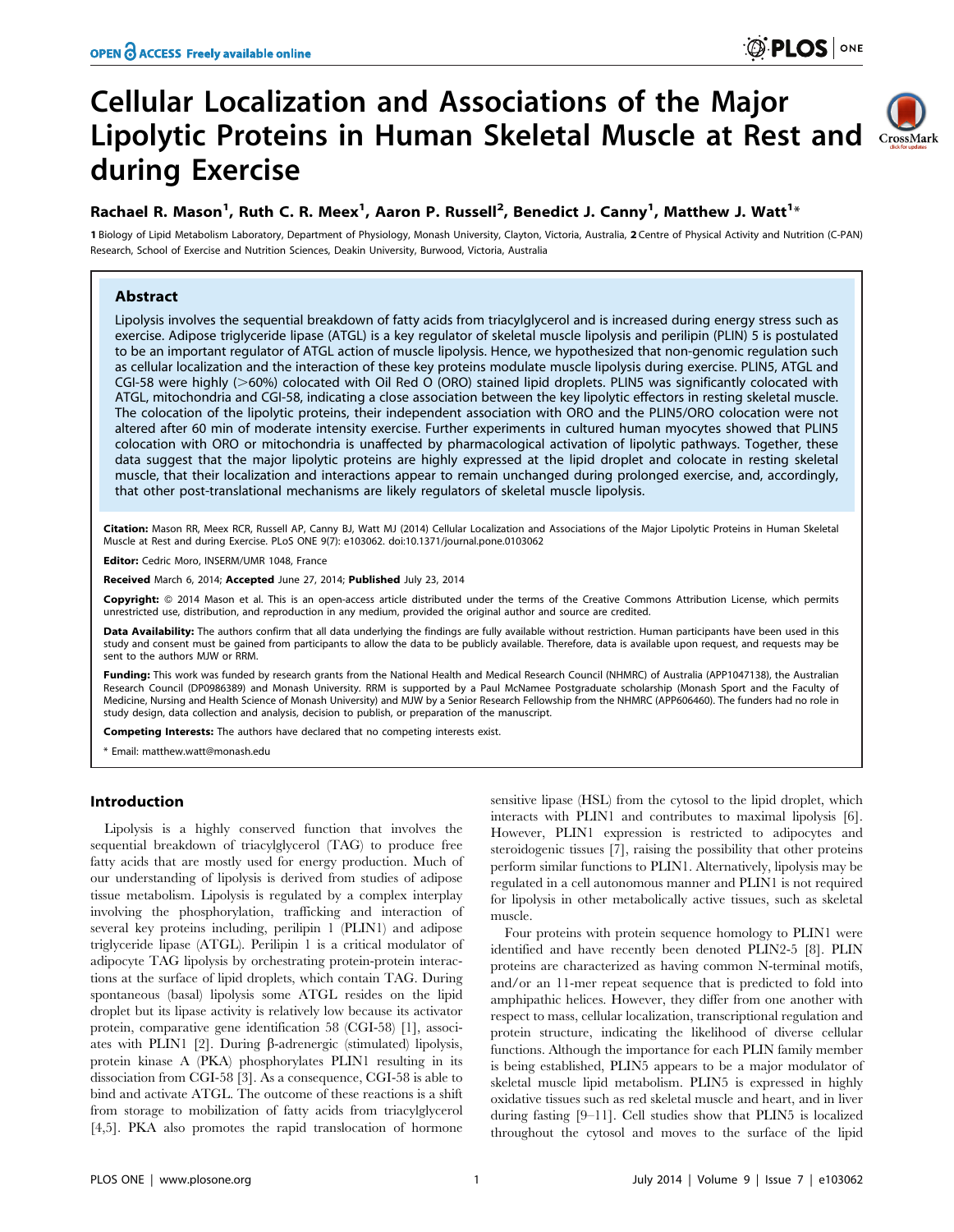droplet with fatty acid loading [10,12], where it appears to transport lipids to larger lipid droplets for longer-term storage [13]. Mitochondrial localization of PLIN5 has also been reported, suggesting a role in fatty acid oxidation [14]. Thus, the exchangeable lipid droplet binding properties for PLIN5 indicates that this protein may be involved in the acute regulation of lipid storage / utilization, such as during periods of nutrient deprivation (e.g. fasting/starvation) or a physiological stress such as exercise. As mentioned, the regulation of TAG lipolysis is dependent on the subcellular targeting and trafficking of specific proteins [15]. PLIN5 interactions with ATGL, CGI-58 and HSL were shown in immortalized cell lines overexpressing recombinant proteins [16,17]. This colocalization is not apparent for other PLIN proteins, supporting the premise of functional specificity for PLIN5. Thus, PLIN5 coordinates the interaction of lipolytic proteins, which may be critical for regulating tissue lipid levels. Indeed, PLIN5 null mice store less TAG and fatty acid in the heart and skeletal muscle compared with wild type mice [18].

PLIN5 associates with lipid droplets and this is not altered in isolated rat skeletal muscle with acute contraction [19] and studies using immunoprecipitation approaches indicate that PLIN5 may control the association of ATGL and CGI-58 to regulate contraction-induced lipolysis [20]. The interaction between PLIN5, ATGL and CGI-58 in human skeletal muscle is currently unknown. The aims of the present study were to examine the cellular localization of PLIN5 and the colocation of other major lipolytic modulators in skeletal muscle at rest and during acute moderate-intensity exercise.

# Methods

#### Ethical approval

All subjects participated in the study after being informed of the procedures and associated risks and written consent was obtained in accordance with the Declaration of Helsinki [21], and was approved of by the Monash University Human Research Ethics Committee (CF09/3091 – 2009001685).

#### Human Study

Subjects and experimental design. Nine recreationally active male subjects  $(23 \pm 1)$  years,  $77 \pm 2$  kg) participated in a previously published study [22]. Muscle samples from seven of these nine subjects were available for immunohistochemical analysis in this study. Subjects visited the laboratory on three occasions. On the first occasion, peak pulmonary oxygen uptake  $(VO<sub>2</sub>)$  peak) was determined during an incremental cycling test to volitional exhaustion (Lode, Groningen, The Netherlands). Expired  $O_2$  and  $CO_2$  were collected and analyzed on-line and ventilation determined (AEI Technologies, Pittsburgh, PA). At least three days later, subjects performed a practice trial, which consisted of 60 min cycling at a workload corresponding to 60%  $VO<sub>2</sub>$  peak.  $VO<sub>2</sub>$  was obtained to confirm the subjects' workload. On the day of testing, subjects arrived following an overnight fast. Subjects rested in a supine position and a Teflon catheter was inserted into an antecubital vein. A blood sample was drawn and the line was kept patent by intermittent injection of heparinized saline. A resting muscle sample was obtained from a percutaneous needle biopsy of the vastus lateralis with suction, previously prepared with a small incision through the skin and deep fascia under local anesthesia (1% Lidocaine, no adrenaline). The muscle sample was coated in OCT Tissue-Tek (Sukara, Finetek, The Netherlands) and frozen in melting isopropanol frozen in liquid nitrogen before being placed in liquid nitrogen, then stored at  $80^{\circ}$ C. The subject commenced cycling on the cycle ergometer for  $60$  min at  $60\%$   $\mathrm{VO}_2$  peak. Expired gases were obtained for 3 min at 15 min intervals. Venous blood and muscle samples were obtained immediately before and after 5 and 60 min of cycling exercise. Subjects were permitted to drink water ad libitum during the exercise bout.

#### Immunohistochemistry

Serial 10  $\mu$ m sections were cut at  $-20^{\circ}$ C on to SuperFrost Ultra Plus glass slides. Slides were fixed in Bouin's solution with 0.1% Triton X-100 (Sigma-Aldrich) for 1 h then rinsed  $3\times5$  min in PBS with 0.5% BSA. Sections were blocked in PBS with 1% BSA for 1 h then incubated overnight with the following antibodies: PLIN5 (Cat. no. GP31, Progen Biotechnik, Germany,  $\sim 0.02$  mg/ml); ATGL (Cat. no. 2138, Cell Signaling, MA, USA or Cat. no. NBP1-25852, Novus Biologicals, CO, USA,  $\sim 0.02$  mg/ml.); CGI-58 (Cat. no. ab73551, Abcam, Cambridge, UK,  $\sim 0.05$  mg/ ml). Mitochondrial staining was performed using the mitochondrial antibody (Total OXPHOS Cat. no. ab110413, Abcam, Cambridge, UK,  $\sim 0.03$  mg/ml), which is directed against the oxidative phosphorylation complexes I–V. For negative controls, primary antibodies were substituted for concentration matched guinea pig serum for PLIN5 (Antibodies Australia), mouse  $\text{IgG}_{2a}$ for ATGL (Dako, Denmark), rabbit  $IgG_1$  for CGI-58 (Dako, Denmark) antibodies, or OXPHOS cocktail pre-absorbed 4:1 overnight with mouse  $IgG_1$  and  $IgG_{2a}$  (Dako). Following a further  $3\times5$  min PBS with 0.5% BSA wash, the corresponding secondary Alexa Fluor antibodies were added (Life Technologies, NY, USA). Representative images of selected polyclonal antibodies (PLIN5, ATGL, CGI-58 and OXPHOS) with isotype matched negative controls shown in Figure 1. Single label slides were examined to ensure minimal bleed-through before dual staining images were captured. Following a 5 min wash in PBS with 0.5% BSA, sections were stained with freshly made, filtered oil red O (Sigma-Aldrich) made in 60% triethylphosphate (Sigma-Aldrich). Slides were washed for 10 min under running tap water then covered with a coverslip. Images were captured using a Zeiss microscope (Zeiss, Oberkochen, Germany) with an AxioCam MR camera using DAPI UV (340–380 nm), FITC (465–495 nm) and Red (568 nm) excitation filters. An average of 20 fibers per subject, per time point was analyzed (5 fibers per section in 4 sections).

## Intramyocellular neutral lipid content

Intramyocellular lipid content was assessed according to the methods of van Loon et al. [23]. Briefly, slides were fixed in Bouin's solution with 0.1% Trition X-100 (Sigma-Aldrich) for 30 min. Sections were stained for lipid droplets with freshly made, filtered oil red O (Sigma-Aldrich) made in 60% triethylphosphate (Sigma-Aldrich).

#### Cell culture

Human primary myoblasts were grown in low glucose DMEM, 1% 50 IU/ml penicillin/5  $\mu$ g/ml streptomycin (P/S), 20% fetal bovine serum, 0.01% bovine fetal growth factor on an extracellular collagen matrix coated coverslip. Once confluent, myoblasts were differentiated for 5 days in media containing low glucose DMEM with 1% P/S and 2% horse serum (Gibco, GK1W2013). Once differentiated to myotubes, cells were incubated in 250  $\mu$ M oleate: 2% BSA to lipid load cells. Lipid loading is required to visualize lipid droplets in myotubes, which under lipid-free conditions are sparse. Once loaded cells were then treated for 20 minutes with 2 mM 5-aminoimidazole-4-carboxaminde-1-β-dribofuranoside (AICAR), 20 µM forskolin, or 5 mM caffeine. Cells were fixed in 4% PFA before immunohistochemical analyses described above.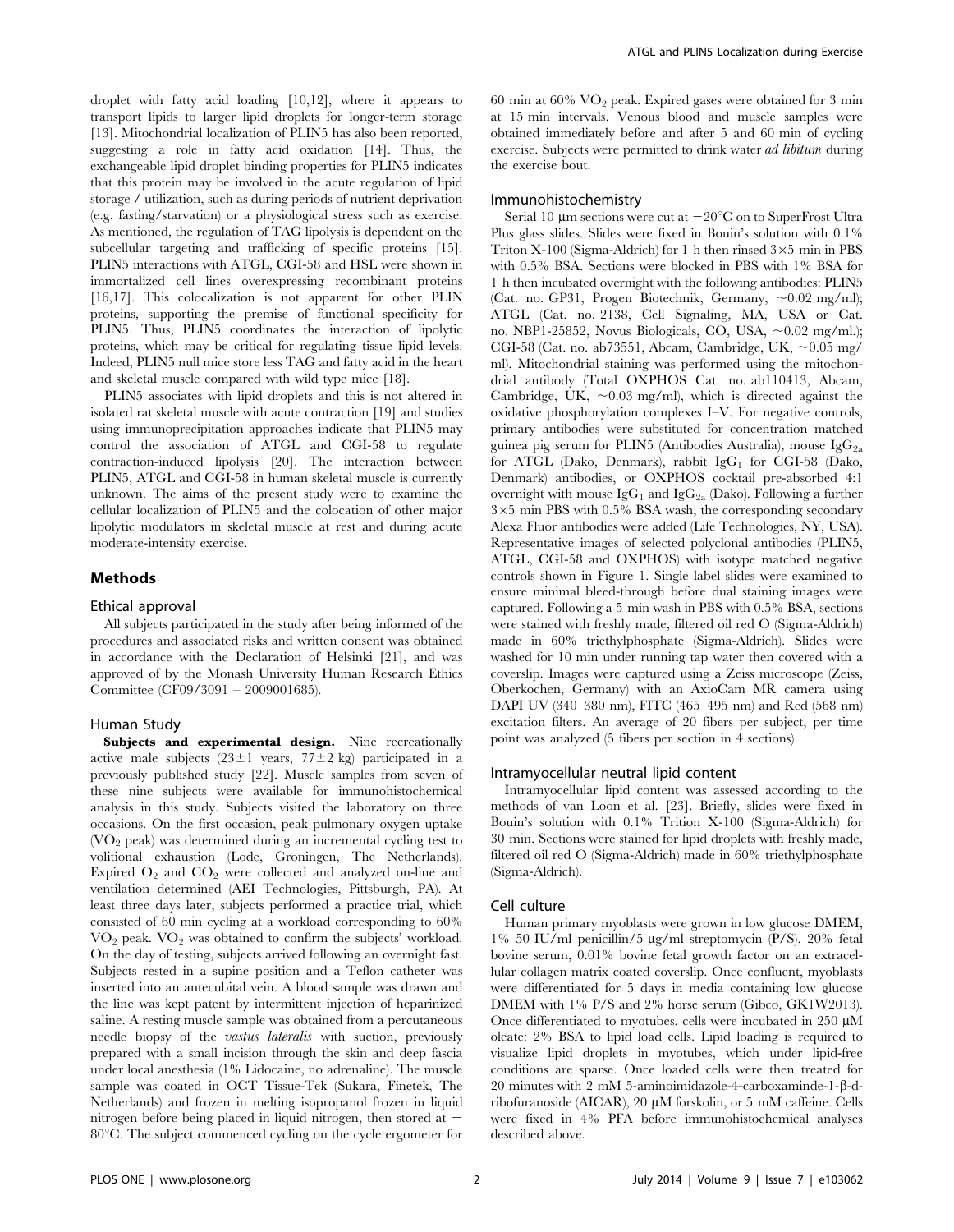

Figure 1. Specificity of PLIN5, ATGL, CGI-58 and Mitochondria immunohistochemistry. (A) Representative images of muscle sections stained with primary antibodies to PLIN5, ATGL, CGI-58 and Mitochondria (OXPHOS). (B) Concentration-matched isotype negative controls, including guinea pig serum, mouse IgG<sub>2a</sub>, rabbit IgG and pre-absorbed OXPHOS with mouse IgG<sub>1</sub> and IgG<sub>2a</sub> respectively (Scale bar = 50 µm). doi:10.1371/journal.pone.0103062.g001

#### Statistical Analysis

Data are expressed as means  $\pm$  SEM. Statistical analysis was performed by repeated measures one-way analysis of variance (ANOVA) with a Bonferroni post hoc test, paired or unpaired ttests where appropriate (GraphPad Prism Version 5.02). Immunohistochemistry images were analyzed for colocalization with ImageJ (NIH). Dual stained images were analyzed with the Image Correlation Analysis plugin utilizing the Manders' colocalization coefficients, M1 and M2. Manders colocalization coefficients, M1 and M2, provide the portion of the signal intensity in one channel that coincides with signal intensity in the other channel assuming there is a difference in the number of objects in both channels [24]. Statistical significance was set *a priori* at  $P \le 0.05$ .

# Results

# PLIN5 localization in human skeletal muscle at rest and during moderate intensity exercise

We hypothesized that PLIN5 localization and interactions with other lipolytic proteins are important regulators of PLIN5 function in muscle. Skeletal muscle biopsies obtained at rest and during exercise were stained with Oil Red O (ORO) to identify intracellular lipid droplets, and then double labeled to assess protein localization. PLIN5 was expressed uniformly throughout myofibres with increased expression in certain fibres, which were presumably type 1 fibres based on diameter, PLIN5 content and lipid droplet staining [25] (Figure 2A). Lower and higher magnification images showing colocalization are presented in Figure 2B–C. The immunohistochemical analyses in resting tissue shows that  $55\pm4\%$  of PLIN5 colocated with ORO (Figure 2D). There were no changes in PLIN5/ORO colocation during the transition from rest to exercise (0–5 min, not shown) or after prolonged exercise (60 min) (Figure 2D). While intramyocellular triacylglycerol is an important energy source during moderate intensity exercise [26], there was no difference in intramyocellular neutral lipid content between pre- and post-exercise (Figure 2E), presumably due to matched rates of myocellular lipolysis and esterification. Similarly, acute exercise did not alter PLIN5 content (Figure 2F). Although not definitive, this suggests that the relationships reported between lipid droplets and PLIN5 in this study are not impacted by exercise-mediated changes in their contents. PLIN5 associates with the mitochondria and, in this capacity, has been postulated to drive fatty acid oxidation [27]. Colocalization of PLIN5 and mitochondria was not different between rest and exercise (Figure 3A–B). Together, these data suggest that exercise has no effect on PLIN5 localization with lipid droplets or mitochondria.

ATGL was localized throughout the myofibre (Figure 4A), with no punctate staining apparent as observed in cultured adipocytes [28]. Approximately 50% of the ATGL colocated with ORO at rest and similar to PLIN5, there were no exercise-mediated changes in ATGL/ORO colocation (Figure 4B). CGI-58 exhibited a similar profile with diffuse staining throughout the myofibre (Figure 4C), with  $58\pm5\%$  colocating with ORO at rest and no changes in colocation with exercise (Figure 4D).

We next examined colocation of the key lipolytic proteins. The Manders colocalization coefficient was high in all immunohistochemical analyses, supporting the tight relationship between PLIN5, ATGL and CGI-58. PLIN5 exhibited high colocation with ATGL at rest  $(94\pm10\%)$  and this was not altered with exercise (Figure 5B). Similarly, ATGL and CGI-58 were highly colocated at rest  $(76\pm18\%)$  and, again, this relationship was unchanged during exercise (Figure 5D). We were unable to reproducibly perform dual immunohistochemistry with PLIN5 and CGI-58.

#### PLIN5 cellular localization is not altered by

# pharmacological modulators of fatty acid metabolism in cultured myotubes

While our data indicated that PLIN5 localization is not altered during moderate intensity exercise, it was possible that the stress was insufficient to induce detectable changes. To determine whether cellular localization of PLIN5 is altered under conditions of stimulation or inhibition of lipolytic/fatty acid oxidation pathways, human primary myocytes were acutely treated with 2 mM AICAR (5'-AMPK activator that increases fatty acid oxidation),  $20 \mu M$  forskolin (protein kinase A activator that increases lipolysis), and 5 mM caffeine (CaMK activator). Approximately 20% of ORO colocated with PLIN5, while less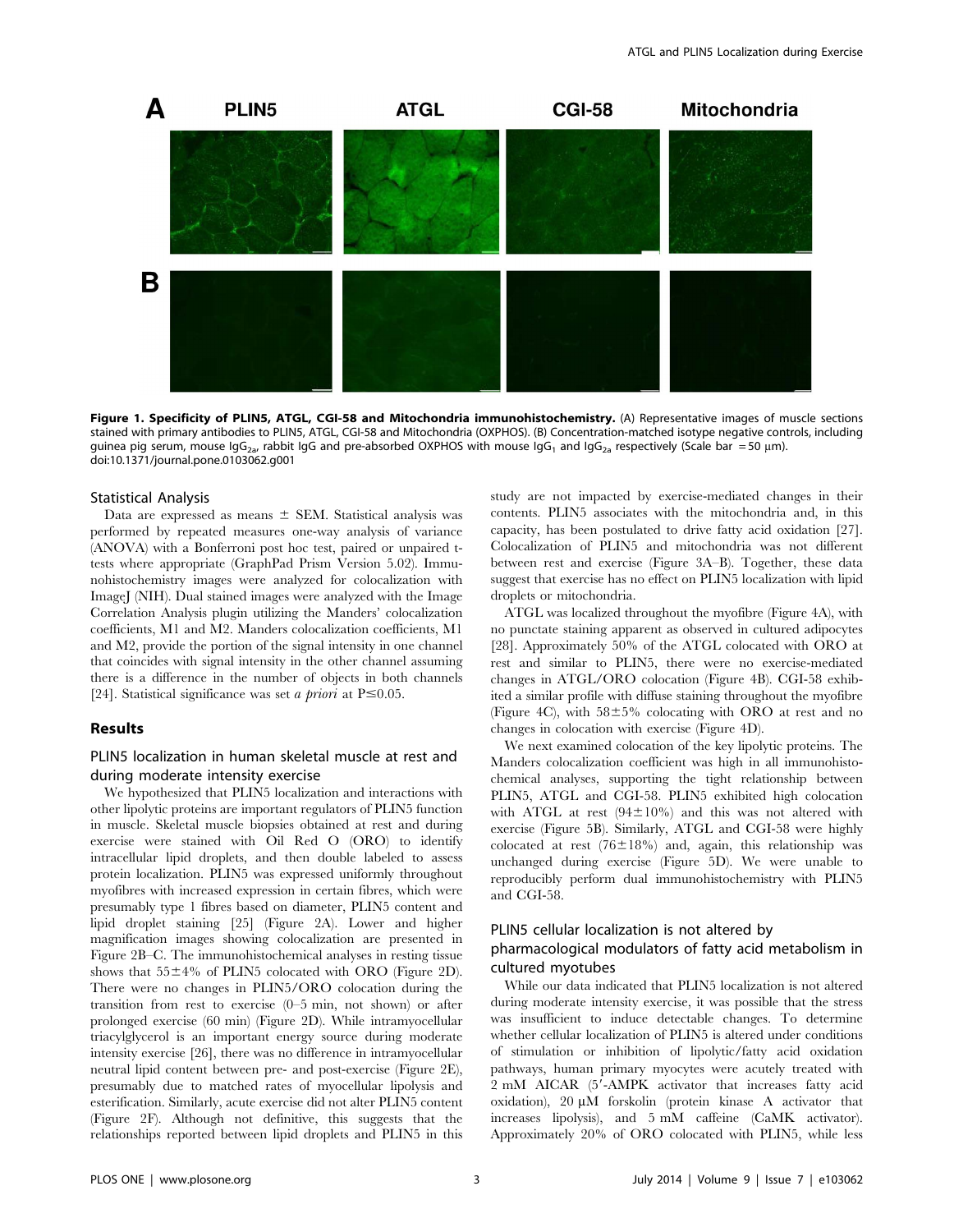

Figure 2. Localization of PLIN5 and lipid droplets in human skeletal muscle sections at rest and immediately after 60 min of **moderate intensity exercise.** (A) Representative images of one field of view  $(40 \times$  magnification) of human skeletal muscle sections obtained at rest (0') and after 60 min of exercise of PLIN5 and ORO and merged image (Bar = 10 µm). (B) Representative images of one field of view (60 $\times$ magnification, Bar = 50  $\mu$ m) of human skeletal muscle section with increased magnification below highlighted in white box (Bar = 10  $\mu$ m). Arrows highlighting areas of colocalisation. (C) Representative images of one field of view (20 $\times$  magnification, Bar = 50 µm) of human skeletal muscle sections obtained at rest (0') and after 60 min of exercise of PLIN5 and ORO and merged image. (D) The Manders Coefficient (M2) describes the proportion of PLIN5 colocated with ORO. (E) There was no change in intramyocelluar neutral lipid content or (F) PLIN5 content from rest to after exercise. Results shown are means  $\pm$  SEM derived from 23 optical sections for rest and 20 sections for 60 min, from 6 subjects. doi:10.1371/journal.pone.0103062.g002

than 2% of PLIN5 colocated with ORO (Figure 6), indicating that the vast majority of PLIN5 is not lipid droplet associated in primary human myocytes. Colocalization of PLIN5 with the stained lipid droplet did not differ between untreated and stimulated conditions. The difference between the proportions of

ORO/PLIN5 colocation could be attributed to the lower amount of lipid droplets and TG found in the human primary myotubes, despite prior lipid loading.

![](_page_4_Figure_5.jpeg)

Figure 3. Localization of Mitochondria and PLIN5 in human skeletal muscle sections at rest and immediately after 60 min of **moderate intensity exercise.** (A) Representative images of one field of view  $(40 \times$  magnification) of human skeletal muscle sections obtained at rest (0') and after 60 min of exercise (Bar = 10 μm). (B) The Manders Coefficient (M2) describes the proportion of PLIN5 colocated with mitochondria. Results shown are means  $\pm$  SEM derived from 16 optical sections for rest and 16 sections for 60 min, from 4 subjects. doi:10.1371/journal.pone.0103062.g003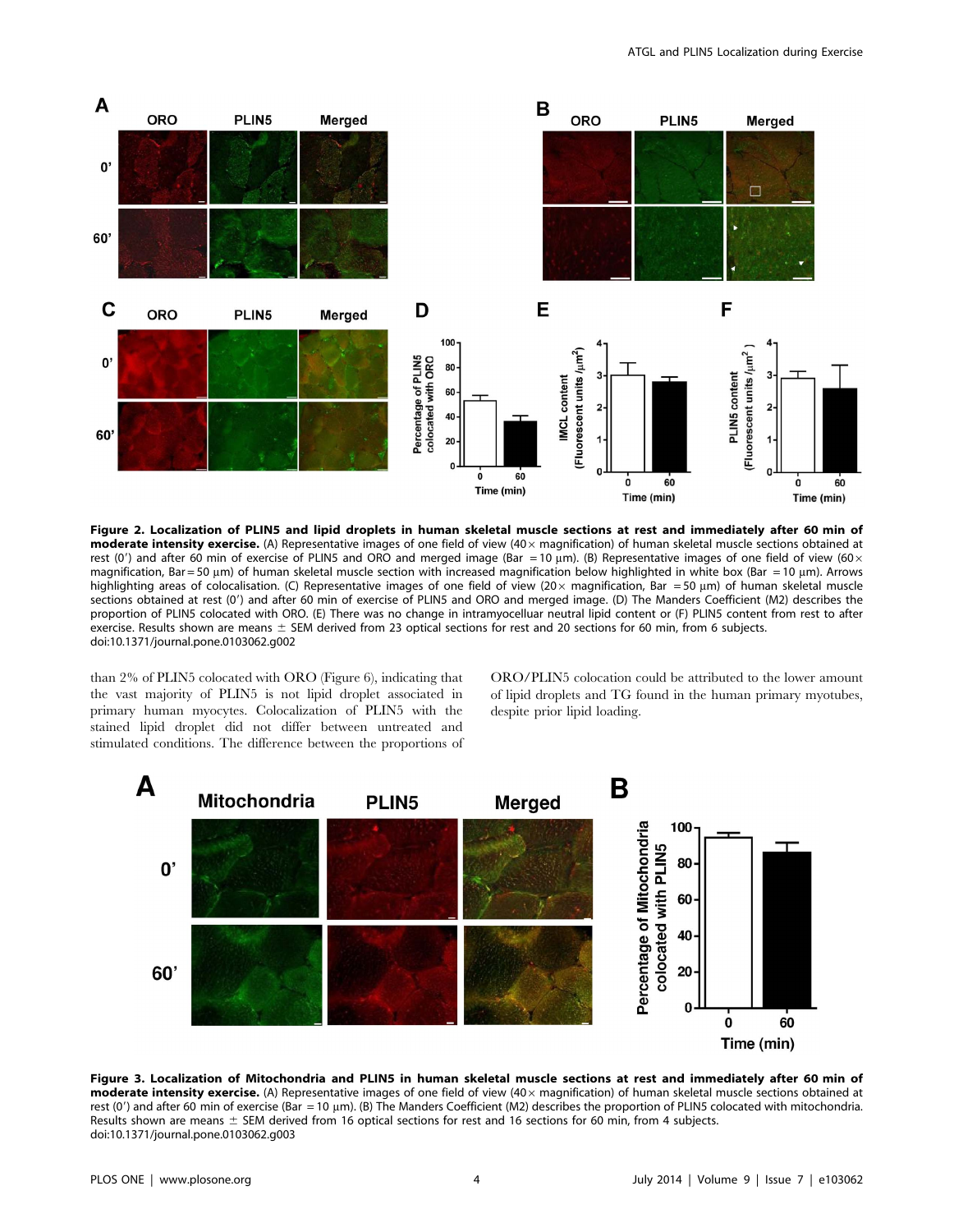![](_page_5_Figure_1.jpeg)

Figure 4. Localization of ATGL and CGI-58 with lipid droplets in human skeletal muscle sections at rest and immediately after 60 min of moderate intensity exercise. (A) Representative images of one field of view (40 $\times$  magnification) of human skeletal muscle sections obtained at rest (0') and after 60 min of exercise (Bar = 10 µm). (B) The Manders Coefficient (M2) describes the proportion of ATGL colocated with ORO. Results shown are means  $\pm$  SEM derived from 23 optical sections for rest and 20 sections for 60 min, from 6 subjects. Results shown are means  $\pm$  SEM derived from 24 optical sections all time points, from 6 subjects. (C) Representative images of one field of view (40 $\times$  magnification) of human skeletal muscle sections obtained at rest (0') and after 60 min of exercise (Bar = 10 µm). (D) The Manders Coefficient (M2) describes the proportion of CGI-58 colocated with ORO. Results shown are means  $\pm$  SEM derived from 24 optical sections all time points, from 6 subjects. doi:10.1371/journal.pone.0103062.g004

#### **Discussion**

Lipolysis is a highly conserved process that is essential for the supply of fatty acid substrate both at rest and during times of increased physiological demand such as fasting, cold exposure and prolonged exercise. The oxidation of fatty acids released from lipolysis of intramyocellular triacylglycerol can contribute up to 55% of the total energy expenditure during moderate intensity exercise [26,29,30], making it an important metabolic substrate. Dysregulated intramyocellular triacylglycerol lipolysis is associated with the development of insulin resistance [31,32] which has precipitated interest in understanding lipid droplet fatty acid fluxes in the context of diabetes development [33]. The regulation of muscle lipolysis remains incompletely defined, owing in part to a paucity of information regarding the interactions between key lipolytic effectors. The colocation studies in human skeletal muscle reported here indicate that there is an abundance of the key lipolytic proteins ATGL, PLIN5 and CGI-58 that colocate with triacylglycerol and that these lipolytic modulators are likely to be physically associated at rest. Unexpectedly, there was no evidence

of increased localization of the lipolytic proteins with triacylglycerol during exercise, nor was there an increased colocation of ATGL with its coactivator CGI-58, or ATGL with PLIN5.

Renewed interest in the field of muscle lipolysis has been stimulated by the discovery of PLIN5, an intracellular protein that is highly expressed in muscle that shares close homology with the major regulatory protein of adipocyte lipolysis, PLIN1 [34]. The regulation and role of PLIN5 is unresolved and controversial. Studies conducted in a variety of immortalized cell lines, isolated muscle and using forced expression of PLIN5 and other lipolytic regulators demonstrate that PLIN5 interacts with ATGL and CGI-58 independently and concentrates them at lipid droplets to enhance ATGL activity and lipolysis [16,20,35,36]. Others using similar approaches have shown that PLIN5 recruits ATGL to lipid droplets and plays a negative role in lipolysis by inhibiting ATGL activity; whereas CGI-58 recruits ATGL to the lipid droplet and increases lipolysis [37]. To add complexity, another study suggests that PLIN5 resides in high-density lipid droplets and promotes lipid storage when fatty acids are in excess [13]. While seemingly disparate, these latter studies may explain the initial perplexing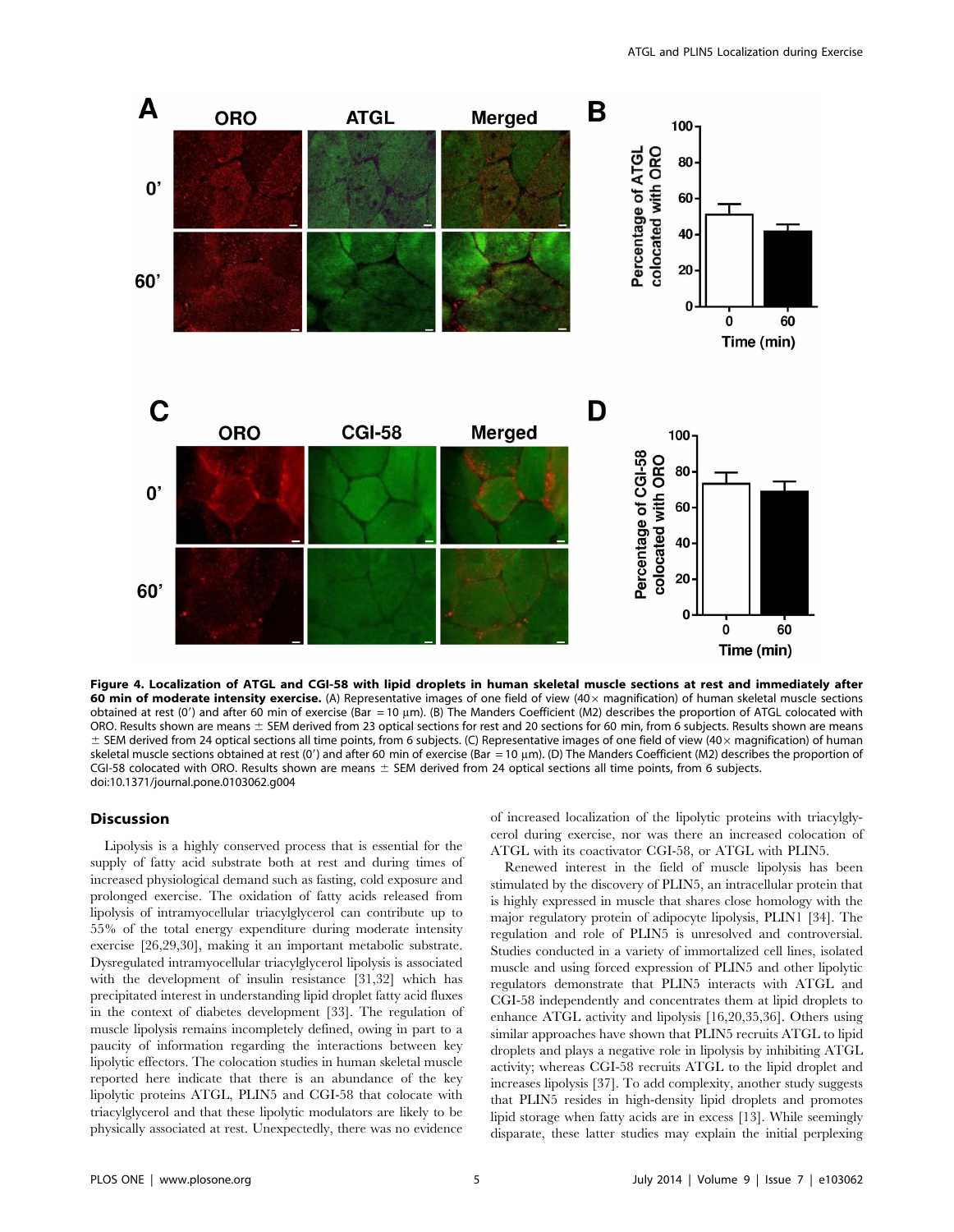![](_page_6_Figure_1.jpeg)

Figure 5. Localization of lipid droplet-associated proteins in human skeletal muscle sections at rest and immediately after 60 min of moderate intensity exercise. Representative images of one field of view  $(40 \times$  magnification) of human skeletal muscle sections obtained at rest (0') and after 60 min of exercise (Bar = 10 µm) for (A) PLIN5/ATGL and (B) CGI-58/ATGL. (C) PLIN5/ATGL colocation did not change from rest to exercise as expressed by Manders Colocalization Coefficient, M2. (D) CGI-58/ATGL colocation did not change from rest to exercise as expressed by Manders Colocalization Coefficient, M2. Results for PLIN5/ATGL shown are means  $\pm$  SEM derived from 19 optical sections at rest and 20 optical sections at 60 min, from 5 subjects. Results for CGI-58/ATGL shown are means  $\pm$  SEM derived from 8 optical sections at rest and 12 optical sections at 60 min, from 3 subjects. doi:10.1371/journal.pone.0103062.g005

finding that PLIN5 can both increase fatty-acid induced triacylglycerol storage and fatty acid oxidation [11] and in this way maintain intracellular fatty acids below 'lipotoxic' levels. Our data show that both PLIN5 and ATGL, and CGI-58 and ATGL are colocated with lipid droplets (ORO) at rest. The abundance of lipolytic regulators located at the lipid droplet would agree with the high turnover rate of triacylglycerol in skeletal muscle [38]. We cannot determine ATGL, PLIN5 and CGI-58 colocation due to technical constraints nor can we determine the functional relevance of these associations in humans *in vivo*. Our data also show that the colocation of PLIN5 with lipid droplets is not altered during moderate intensity exercise, which agrees with previous reports in isolated contracting rat muscle [19] and suggests that the amount of PLIN5 at the lipid droplet does not change during increased lipolytic flux. The PLIN5/ATGL colocation was similarly unaffected during exercise, which leads to the presumptuous interpretation, that PLIN5 does not inhibit ATGL action. However, such a conclusion is premature given that other regulatory factors are likely to modulate PLIN5/ATGL outcomes, such as PKA-mediated phosphorylation of PLIN5 which increases ATGL mediated lipolysis [37] and ATGL phosphorylation [39] which may alter the PLIN5/ATGL interaction.

PLIN5 is postulated to increase fatty acid oxidation by facilitating the transfer of fatty acids from lipid droplets to the mitochondria [40]. This is based on several complimentary observations: PLIN5 is highly expressed in oxidative and not glycolytic tissues [9–11]; lipid droplets and the mitochondria are spatially associated in muscle and PLIN5 is located near both organelles [14]; PLIN5 may recruit mitochondria to lipid droplets [40]; and overexpression of PLIN5 may promote an oxidative phenotype [27], although the latter point is not supported by several other studies [14,41,42]. We reasoned that acute moderate intensity exercise, which increases fatty acid oxidation rates by  $\sim$  5-10-fold (calculated from [43]), would provide an ideal platform to test this hypothesis. Our data show that the PLIN5/mitochondria colocation is not different between resting and exercise conditions, indicating that PLIN5 is unlikely to be mediating marked changes in lipid droplet-mitochondria flux due to increased abundance at the mitochondria. This conclusion is only applicable in the context of acute exercise in humans.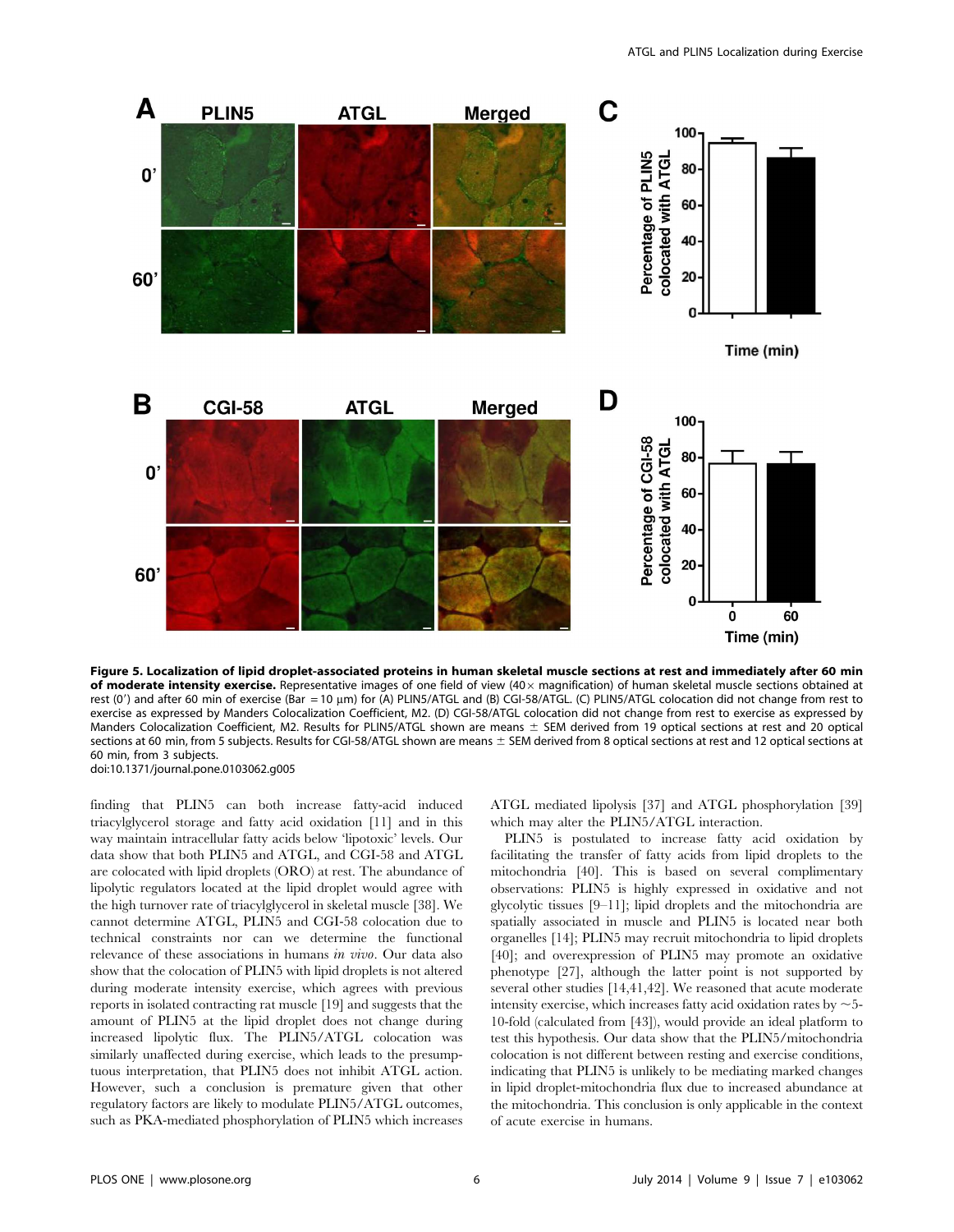![](_page_7_Figure_1.jpeg)

Figure 6. PLIN5 expression in human primary myotubes. (A) Representative merged images of lipid droplets (Red) and PLIN5 (Green) in human primary skeletal muscle myotubes with (A) vehicle, (B) 20 μM forskolin, (C) 2 mM AICAR, and (D) 5 mM caffeine (Scale bar = 10 μm). (E) PLIN5 and ORO quantified with Manders' coefficient PLIN5 (M1) and ORO (M2). doi:10.1371/journal.pone.0103062.g006

ATGL is an important regulator of triacylglycerol lipolysis in all tissues, including skeletal muscle [44–46], and studies in adipocytes indicate that ATGL translocates from a cytosolic location to the surface of lipid droplets during PKA-stimulated lipolysis [28,47,48]. As discussed above, the translocation of ATGL permits interaction with CGI-58 and increases lipase activity [16,49]. We are unaware of any previous study that has examined ATGL localization in skeletal muscle. Our studies indicate that ATGL is localized diffusely throughout the myofibre, with no evidence of 'punctate' staining around ORO stained lipid droplets. While this does not agree with the clear evidence in cultured adipocytes demonstrating that ATGL and CGI-58 associates to increase ATGL activity upon ß-adrenergic stimulation, significant differences exist between studies. Firstly, adipocytes store triglyceride substrate in a prominent, single lipid droplet that accounts for  $>90\%$  of cellular mass, whereas lipid droplets are scattered throughout myofibres. Hence, this morphological difference can explain the diffuse localization of lipid droplet proteins throughout myofibres compared with adipocytes. Secondly, cell-based studies typically use pan- $\beta$ -adrenergic agonists at low  $\mu$ M (pharmacological) concentrations to activate PKA signaling and lipolysis, whereas the circulating catecholamine levels during moderate exercise is low nM. Thirdly, ATGL (and PLIN5, CGI-58) have functions other than lipolytic regulation, which supports the premise that the proteins should not be expected to be localized to one cellular location. Finally, we question the relevance of the cultured adipocyte system when examining muscle lipolysis and are, in fact, unaware of evidence supporting marked ATGL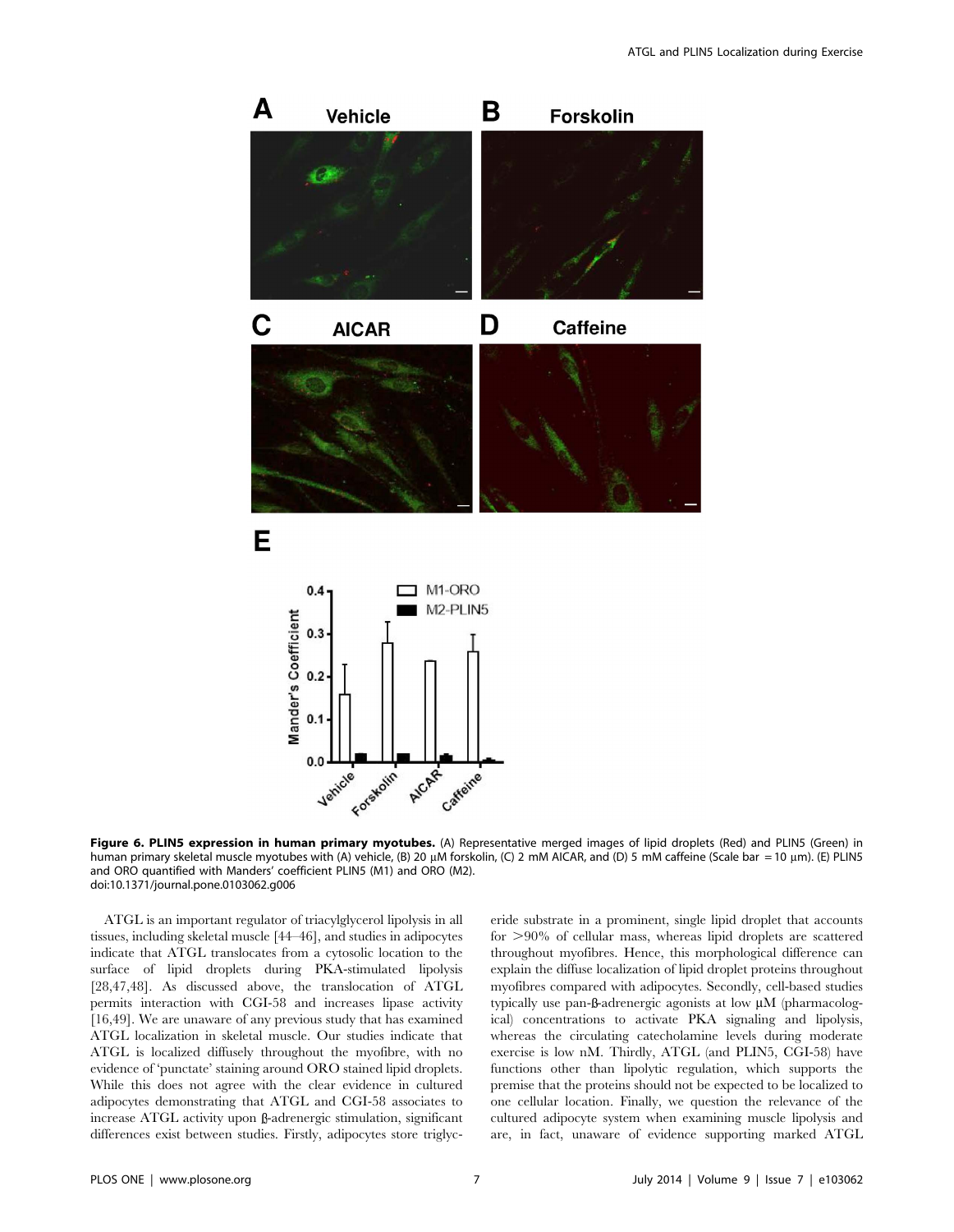translocation to the lipid droplet in adipocytes upon physiological PKA activation in vivo. In this study, we also show that ATGL colocation with ORO and CGI-58 do not change during exercise, suggesting that sufficient protein is present at its substrate to modulate lipolytic rates. A caveat to these interpretations is that the immunohistochemistry approaches we employed permit conclusions of colocation and not direct physical interaction. Nevertheless, the complete absence of change in colocation between ATGL/ORO and ATGL/CGI-58 between rest and exercise support our tentative conclusions. By contrast, ATGL and CGI-58 were shown to associate during contraction-induced lipolysis in isolated rat muscle [20]. The exercise modality (moderate whole-body exercise vs. heavy electrical stimulation), species (human vs. rat) or analytical methods (immunohistochemistry vs. immunoblotting) could contribute to the differences between these studies. A technical limitation of the immunohistochemistry approach is that very small lipid droplets are not visible using ORO staining; hence, it is possible that some protein/ ORO colocalization may be underestimated in the present study.

An unrelated finding of interest was that only 50% of the ATGL associated with ORO in skeletal muscle, suggesting that discrete pools of ATGL may perform distinct cell functions. ATGL possesses transacylase activity [50] and may act as a receptor for the protein pigment epithelium-derived factor [51] to enhance lipolysis. This could explain both ER and plasma membrane localization of ATGL in muscle. Further studies are required to address the putative involvement of ATGL in non-lipase related cell functions.

## References

- 1. Lass A, Zimmermann R, Haemmerle G, Riederer M, Schoiswohl G, et al. (2006) Adipose triglyceride lipase-mediated lipolysis of cellular fat stores is activated by CGI-58 and defective in Chanarin-Dorfman Syndrome. Cell Metabolism 3: 309–319.
- 2. Yamaguchi T, Omatsu N, Matsushita S, Osumi T (2004) CGI-58 interacts with perilipin and is localized to lipid droplets. Possible involvement of CGI-58 mislocalization in Chanarin-Dorfman syndrome. Journal of Biological Chemistry 279: 30490–30497.
- 3. Granneman JG, Moore HPH, Krishnamoorthy R, Rathod M (2009) Perilipin Controls Lipolysis by Regulating the Interactions of AB-hydrolase Containing 5 (Abhd5) and Adipose Triglyceride Lipase (Atgl). Journal of Biological Chemistry 284: 34538–34544.
- 4. Miyoshi H, Perfield JW, Souza SC, Shen W-J, Zhang H-H, et al. (2007) Control of Adipose Triglyceride Lipase Action by Serine 517 of Perilipin A Globally Regulates Protein Kinase A-stimulated Lipolysis in Adipocytes. Journal of Biological Chemistry 282: 996–1002.
- 5. Souza SC, Muliro KV, Liscum L, Lien P, Yamamoto MT, et al. (2002) Modulation of hormone-sensitive lipase and protein kinase A-mediated lipolysis by perilipin A in an adenoviral reconstituted system. Journal of Biological Chemistry 277: 8267–8272.
- 6. Miyoshi H, Souza SC, Zhang H-H, Strissel KJ, Christoffolete MA, et al. (2006) Perilipin Promotes Hormone-sensitive Lipase-mediated Adipocyte Lipolysis via Phosphorylation-dependent and -independent Mechanisms. Journal of Biological Chemistry 281: 15837–15844.
- 7. Greenberg AS, Egan JJ, Wek SA, Garty NB, Blanchettemackie EJ, et al. (1991) Perilipin, a major hormonally regulated adipocyte-specific phosphoprotein associated with the periphery of lipid storage droplets. Journal of Biological Chemistry 266: 11341–11346.
- 8. Kimmel AR, Brasaemle DL, McAndrews-Hill M, Sztalryd C, Londos C (2010) Adoption of PERILIPIN as a unifying nomenclature for the mammalian PATfamily of intracellular lipid storage droplet proteins. Journal of Lipid Research 51: 468–471.
- 9. Yamaguchi T, Matsushita S, Motojima K, Hirose F, Osumi T (2006) MLDP, a novel PAT family protein localized to lipid droplets and enriched in the heart, is regulated by peroxisome proliferator-activated receptor alpha. Journal of Biological Chemistry 281: 14232–14240.
- 10. Dalen KT, Dahl T, Holter E, Arntsen B, Londos C, et al. (2007) LSDP5 is a PAT protein specifically expressed in fatty acid oxidizing tissues. Biochimica et Biophysica Acta 1771: 210–227.
- 11. Wolins NE, Quaynor BK, Skinner JR, Tzekov A, Croce MA, et al. (2006) OXPAT/PAT-1 is a PPAR-induced lipid droplet protein that promotes fatty acid utilization. Diabetes 55: 3418–3428.
- 12. Minnaard R, Schrauwen P, Schaart G, Jorgensen JA, Lenaers E, et al. (2009) Adipocyte Differentiation-Related Protein and OXPAT in Rat and Human

The interaction between PLIN5, ATGL and CGI-58 are complex, as is the role of PLIN5 is regulating triacylglycerol metabolism. Cell-based studies have begun to unravel some of these complexities and our studies in humans have shed new light on the in vivo relevance of these relationships in skeletal muscle [22]. The major lipolytic proteins are highly expressed at the lipid droplet, coassociate in resting skeletal muscle and their localization and interactions appear to remain unchanged during prolonged exercise. We speculate that there is sufficient 'machinery' localized to lipid droplets to maintain adequate lipolytic flux in skeletal muscle at rest and other post-translational mechanisms may regulate the increased lipolytic flux during exercise. In this context, ATGL [22,39], PLIN5 [36,37] and CGI-58 (unpublished observations) are phosphorylated by PKA (and possibly other kinases) and future studies are required to elucidate how phosphorylation modulates their activities and interactions in muscle.

#### Acknowledgments

We thank Renea Taylor (Monash University) for assistance with the immunofluorescence microscopy.

#### Author Contributions

Conceived and designed the experiments: RRM MJW. Performed the experiments: RRM RCM MJW BC AR. Analyzed the data: RRM MJW. Wrote the paper: RRM MJW.

Skeletal Muscle: Involvement in Lipid Accumulation and Type 2 Diabetes Mellitus. Journal of Clinical Endocrinology & Metabolism 94: 4077–4085.

- 13. Bartholomew SR, Bell EH, Summerfield T, Newman LC, Miller EL, et al. (2011) Distinct cellular pools of perilipin 5 point to roles in lipid trafficking. Biochimica et Biophysica Acta 1821: 268–278.
- 14. Bosma M, Minnaard R, Sparks LM, Schaart G, Losen M, et al. (2012) The lipid droplet coat protein perilipin 5 also localizes to muscle mitochondria. Histochemistry and Cell Biology 137: 205–216.
- 15. Watt MJ, Steinberg GR (2008) Regulation and function of triacylglycerol lipases in cellular metabolism. Biochemical Journal 414: 313–325.
- 16. Granneman JG, Moore H-PH, Mottillo EP, Zhu Z (2009) Functional Interactions between Mldp (LSDP5) and Abhd5 in the Control of Intracellular Lipid Accumulation. Journal of Biological Chemistry 284: 3049–3057.
- 17. Wang H, Hu L, Dalen K, Dorward H, Marcinkiewicz A, et al. (2009) Activation of hormone-sensitive lipase requires two steps, protein phosphorylation and binding to the PAT-1 domain of lipid droplet coat proteins. Journal of Biological Chemistry 284: 32116–32125.
- 18. Kuramoto K, Okamura T, Yamaguchi T, Nakamura TY, Wakabayashi S, et al. (2012) Perilipin 5, a lipid droplet-binding protein, protects heart from oxidative burden by sequestering fatty acid from excessive oxidation. Journal of Biological Chemistry 287: 23852–23863.
- 19. MacPherson RE, Herbst EA, Reynolds EJ, Vandenboom R, Roy BD, et al. (2012) Subcellular localization of skeletal muscle lipid droplets and PLIN family proteins OXPAT and ADRP at rest and following contraction in rat soleus muscle. American Journal of Physiology - Regulatory, Integrative and Comparative Physiology 302: R29–36.
- 20. MacPherson RE, Ramos SV, Vandenboom R, Roy BD, Peters SJ (2013) Skeletal muscle PLIN proteins, ATGL and CGI-58, interactions at rest and following stimulated contraction. American Journal of Physiology - Regulatory, Integrative and Comparative Physiology 304: R644–650.
- 21. WMA World Medical Association Declaration of Helsinki- Ethical Principles for Medical Research involving Human Subjects. [http://www.wma.net/en/](http://www.wma.net/en/30publications/10policies/b3/) [30publications/10policies/b3/](http://www.wma.net/en/30publications/10policies/b3/).
- 22. Mason RR, Meex RC, Lee-Young R, Canny BJ, Watt MJ (2012) Phosphorylation of adipose triglyceride lipase Ser(404) is not related to 5'-AMPK activation during moderate-intensity exercise in humans. American Journal of Physiology - Endocrinology and Metabolism 303: E534–541.
- 23. van Loon LJC, Koopman R, Stegen JHCH, Wagenmakers AJM, Keizer HA, et al. (2003) Intramyocellular lipids form an important substrate source during moderate intensity exercise in endurance-trained males in a fasted state. The Journal of Physiology 553: 611–625.
- 24. Manders EMM, Verbeek FJ, Aten JA (1993) Measurement of colocalization of objects in dual-color confocal images. Journal of Microscopy-Oxford 169: 375– 382.